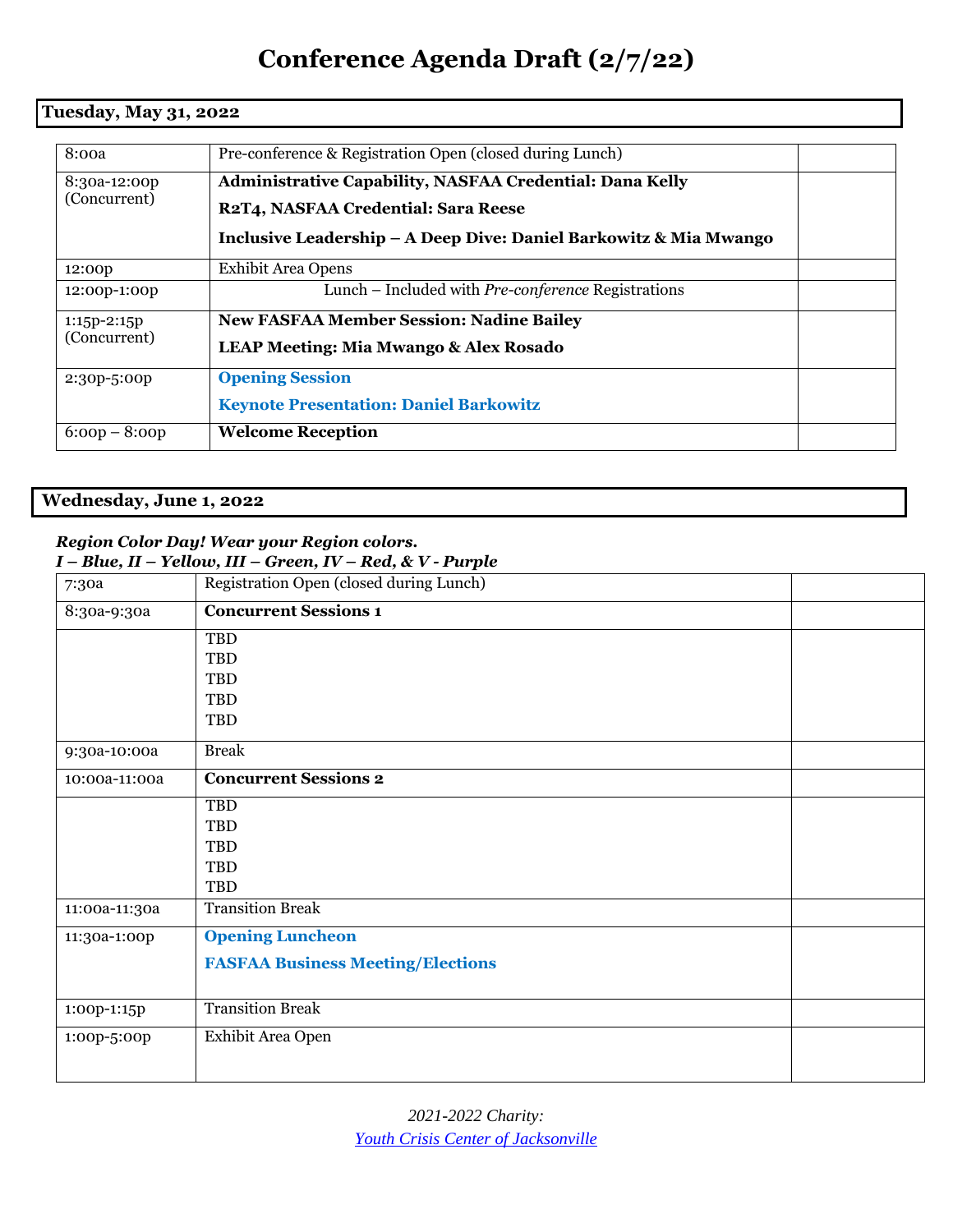# **Conference Agenda Draft (2/7/22)**

| 1:15p-2:15p | <b>Concurrent Sessions 3</b>            |  |
|-------------|-----------------------------------------|--|
|             | TBD                                     |  |
|             | TBD                                     |  |
|             | TBD                                     |  |
|             | TBD                                     |  |
|             | TBD                                     |  |
| 2:15p-2:30p | <b>Transition Break</b>                 |  |
| 2:30p-3:30p | <b>Concurrent Sessions 4</b>            |  |
|             | TBD                                     |  |
|             | TBD                                     |  |
|             | TBD                                     |  |
|             | TBD                                     |  |
|             | TBD                                     |  |
| 3:30p-3:45p | <b>Transition Break</b>                 |  |
| 3:45p-4:45p | <b>Concurrent Sessions 5</b>            |  |
|             | TBD                                     |  |
|             | TBD                                     |  |
|             | TBD                                     |  |
|             | TBD                                     |  |
|             | TBD                                     |  |
| 5:00p-7:30p | Dinner on your own                      |  |
| 7:30p-9:30p | <b>BINGO, Karaoke, &amp; Game Night</b> |  |

## **Thursday, June 2, 2022**

#### **School Spirit Day! Wear clothing that represents your school/company.**

| 7:30a         | Registration                   |  |
|---------------|--------------------------------|--|
| 8:30a-10:00a  | <b>General Session 1 - TBD</b> |  |
| 10:00a-10:30a | <b>Break</b>                   |  |
| 10:30a-11:30a | <b>Concurrent Sessions 6</b>   |  |
|               | TBD                            |  |
|               | TBD                            |  |
|               | TBD                            |  |
|               | TBD                            |  |
|               | TBD                            |  |
| 11:30a-11:45a | <b>Transition Break</b>        |  |
| 11:45a-1:15p  | <b>Vendor Lunch-and-Learn</b>  |  |